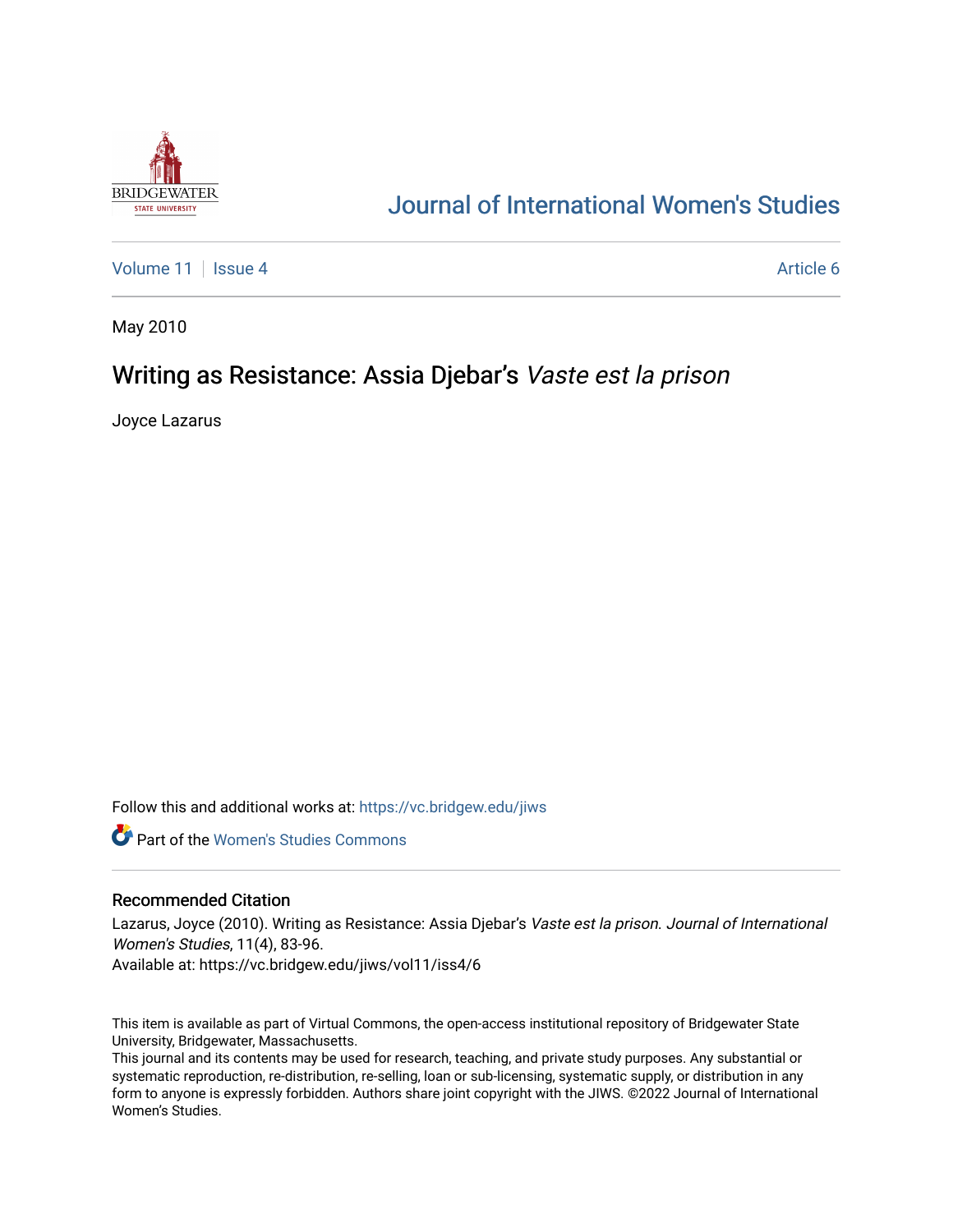This journal and its contents may be used for research, teaching and private study purposes. Any substantial or This journal and its cometrist may be used to research, research strip and or sub-licensis. Any substantial or<br>systematic reproduction, RE-USthbUtion, research is final or still included in systematic supply SP distributio to anyone is expressly forbidden. ©2010 Journal of International Women's Studies.

#### **Writing as Resistance: Assia Djebar's** *Vaste est la prison*

By Joyce Lazarus $<sup>1</sup>$  $<sup>1</sup>$  $<sup>1</sup>$ </sup>

#### **Abstract**

This essay examines contemporary Algerian women's condition, as it is articulated in Djebar's autobiographical novel, *Vaste est la prison* (1995). After giving an overview of modern Algerian history, I offer a reading of Djebar's novel that takes account of its potential to produce social change. This essay demonstrates that Djebar blurs the boundaries between autobiography, fiction and history in order to fully utilize the subversive potential of writing. Using the perspective of new historicism, I show how Djebar responds to her country's unilateralism in language and its exclusion of women by her unique rhetorical strategies, in order to restore women's rightful place in Algerian history and present-day society. Djebar challenges traditional patriarchal structures by demonstrating how Algerian women throughout history have been agents of change who have transmitted their multilingual cultural heritage from generation to generation.

*Keywords: Algerian feminism, Assia Djebar, Algerian autobiographical fiction*.

#### **Writing as Resistance: Assia Djebar's** *Vaste est la prison*

 Assia Djebar's writings have a sense of urgency that compels her readers to listen. The brutal legacy of 130 years of colonialism in Algeria, followed by the bloody eightyear Algerian Revolution (1954-1962) have left scars on a nation still struggling today to find its political identity. Emerging from a decade-long civil war (1992-2002) that claimed as many as  $200,000$  lives,<sup>[1](#page-11-0)</sup> Algeria has still not brought to justice many of those responsible for massacres, torture and "disappearance" of civilians.<sup>[2](#page-11-1)</sup>

 For Assia Djebar – Algerian historian, novelist and filmmaker – the repression of her compatriots, and in particular that of Algerian women, is not part of the past, but is with us still today, as terrorist attacks and civil rights violations continue. Djebar succinctly describes her reason for writing: "I only know one rule…: to write only out of necessity...What sustains [me] is the will to say or the fierce desire to not forget..."<sup>[3](#page-11-1)</sup>

 In this essay, after presenting an overview of Algerian history since independence, I will examine Algerian women's condition as it is articulated in Djebar's autobiographical novel, *Vaste est la prison* (1995).<sup>[4](#page-11-1)</sup> Just as new historicists<sup>[5](#page-11-1)</sup> have probed the boundaries between literature and history and have explored the subversive potential of writing,<sup>[6](#page-11-1)</sup> I want to offer a reading of Djebar's work that takes account of its potential

Journal of International Women's Studies Vol. 11 #4 May 2010 83

 $\overline{a}$ 

<span id="page-1-0"></span><sup>&</sup>lt;sup>1</sup> Dr. Joyce B. Lazarus is Professor of Modern Languages at Framingham State College. She received her M.A. and Ph.D. in French from Harvard University and her B.A. from Queens College, C.U.N.Y. In addition to numerous articles, she is the author of *Parole aux jeunes* (Heinle, 1992), *Strangers and Sojourners: Jewish Identity in Contemporary Francophone Fiction* (Lang, 1999) and *In the Shadow of Vichy: the Finaly Affair* (Lang, 2008). She can be reached at: *jlazarus@framingham.edu.*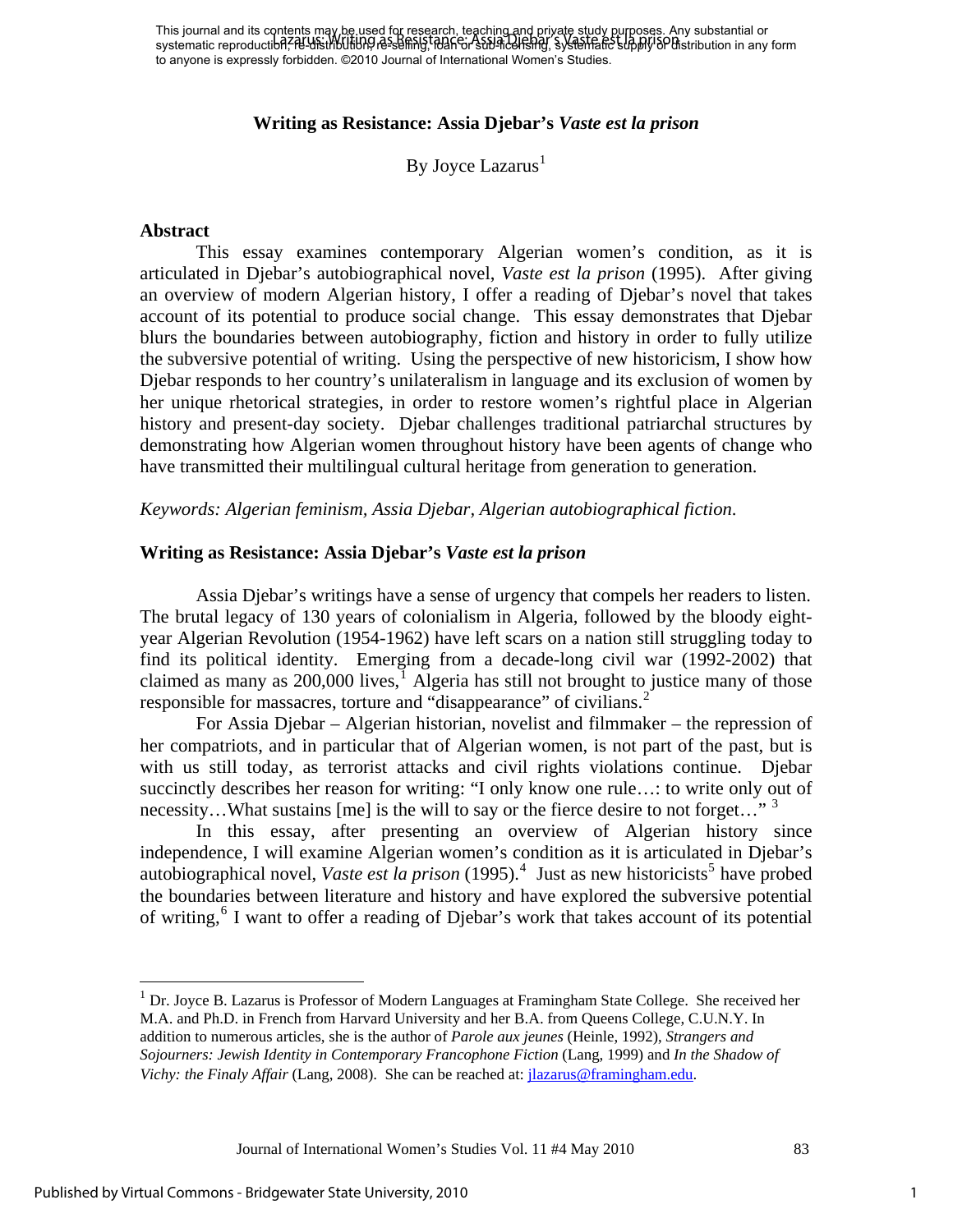to produce social change. What rhetorical strategies does Djebar employ in response to the Algerian tragedy? What are the subversive poetics of her novel?

## **Contemporary Algerian History**

 Algeria was a French colony from 1830 to 1962, a longer period of colonization than that of other Maghrebian countries.<sup>[7](#page-11-1)</sup> During the eight-year Algerian Revolution, led by the FLN (Front de Libération Nationale) women participated actively as nurses, cooks, spies and also as armed combatants, and they bore a heavy weight of hardship during the repression carried out against Algerians by French forces: one out of every five female revolutionaries suffered imprisonment or death.[8](#page-11-1)

Women, however, did not share equally with men in the benefits accrued from establishing an independent nation in 1962. The FLN, which became the single ruling political party after independence, used the common denominator of Islam to mobilize public support both during the war and during its aftermath. In the postwar struggle to create a blueprint for a new Algeria, the spirit of reform and innovation gave way to the immediate need of preserving the Arab-Islamic character of the nation and of ridding it of the vestiges of French domination.<sup>[9](#page-11-1)</sup> A conscious effort was made to re-establish traditional conservative values in Algeria. For women, this meant that the enactment of family law was postponed for more than two decades during successive crises of political leadership and that the ancient patriarchal structure of Algerian society was maintained.<sup>[10](#page-11-1)</sup> During the presidential regime of Ahmed Ben Bella (1962-1965), women made substantial gains in civil and political rights, achieving the right to vote and to be elected to political office.<sup>[11](#page-11-1)</sup> The constitution protected women's civil rights in several important articles. Article 39 states: "Any discrimination based on sex, race or occupation is forbidden." Similarly, Article 42 states: "All political, economic, social and cultural rights of Algerian women are guaranteed by the constitution." [12](#page-11-1) Despite their political gains, women's social advancement was hampered by Algeria's conservative economic and social policies during the late nineteen sixties and seventies. While the number of women enrolled in school jumped to 1.5 million between 1967 and 1977, Algeria had one of the lowest rates of women in the workplace. $^{13}$  $^{13}$  $^{13}$ 

In 1984, President Chadli Benjedid's government promulgated a conservative Family Code that was faithful to *shari'a* (Islamic law). According to historian Mounira Charrad, Algeria's Family Code had been held hostage for more than two decades to political divisions. The code that was finally implemented was based on patrilineal tribal kinship ties, in order to win the support of the country's conservative political base.<sup>[14](#page-11-1)</sup> Benjedid's exclusion of women from participation in the formulation of this code and the commission's secrecy during the five years of the law's creation (1979-1984) gave rise to women's widespread protests and demonstrations.<sup>[15](#page-11-1)</sup> This activism gave birth to Algeria's first grassroots feminist movement – "Collectif 95 Maghreb Égalité" – which continues its lobbying efforts for reform today.<sup>16</sup>

With the enactment of the Family Code, the legal status of women became that of permanent minors compared with the rights and duties of Algerian men.<sup>[17](#page-11-1)</sup> Under the statutes of this code, women are discriminated against in matters of marriage, divorce, child custody and inheritance. *Walis* (male guardians) continue to dictate the terms of matrimonial agreements and Algerian women are forbidden from marrying non-Muslims, while Algerian men have no restrictions on whom they may marry. A woman's right to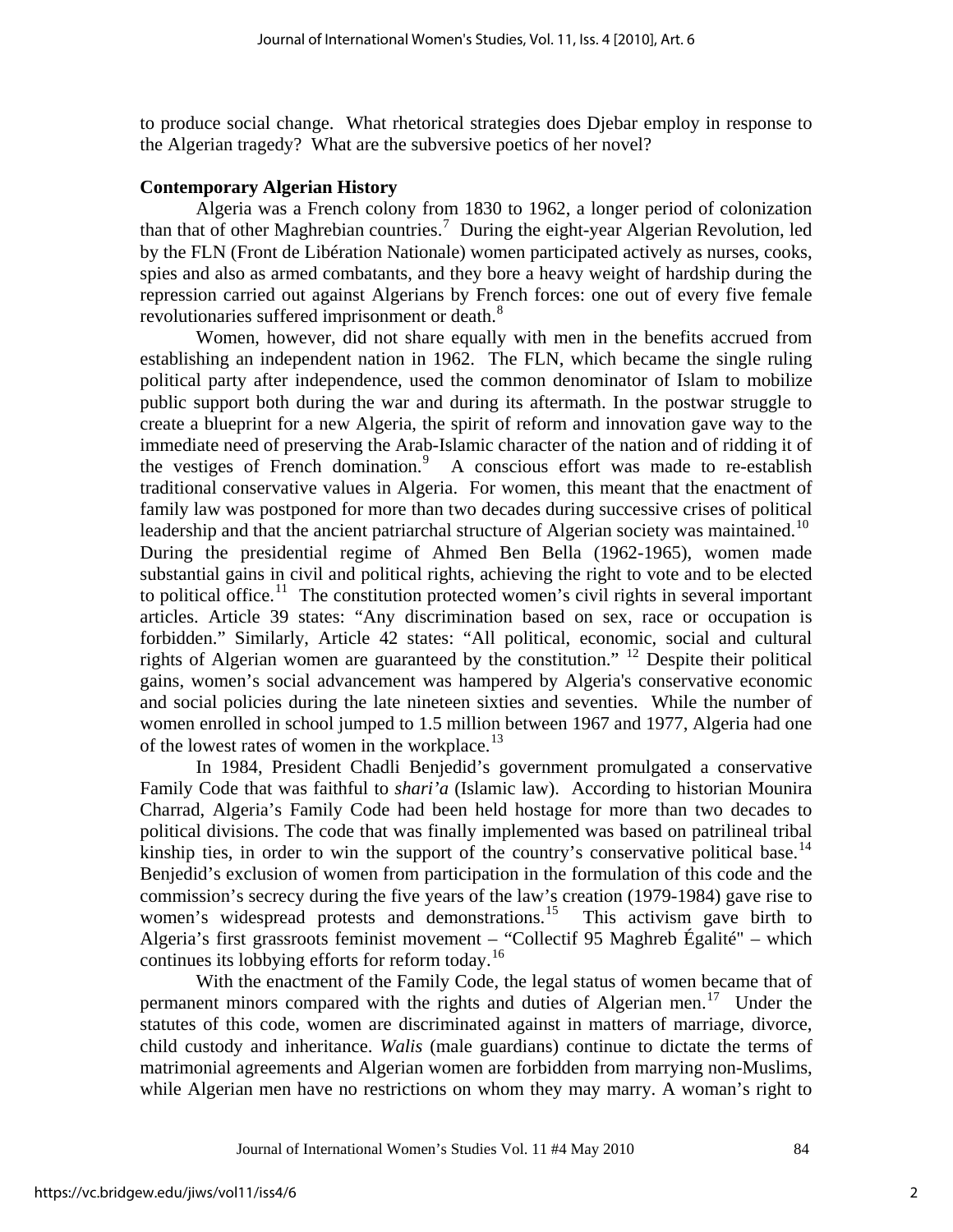divorce is subject to a series of qualifications, while men have retained an absolute right to unilateral repudiation of a wife.<sup>[18](#page-11-1)</sup> While child custody is normally awarded to the mother, she may not make decisions on education or take a child out of the country without the father's authorization. Polygamy is legal for an Algerian man; he may take up to four wives. In inheritance claims, women are entitled to a smaller portion of an estate than male children or a deceased husband's brothers.<sup>[19](#page-11-1)</sup> The legalized inequalities of the Family Code have often played out in physical violence against women in the home. A 2008 Human Rights Report of the U. S. Department of State emphasized that the home was the "privileged place for spousal violence," and reported about 4,500 assaults against women during the first half of that year alone.<sup>[20](#page-11-1)</sup>

Algerian family law is far more conservative than that of Tunisia or Morocco, countries which, according to one international report, have given women rights not enjoyed anywhere else in the Arab world.<sup>[21](#page-11-1)</sup> Although the Family Code was amended in 2005, both the U.S. Department of State and Amnesty International continue to criticize its human rights violations.<sup>22</sup> Family law was ultimately sacrificed to political Family law was ultimately sacrificed to political expediency, making women pawns in the larger issue of Algeria's identity crisis.<sup>2</sup> During the presidency of Chadli Benjedid, Algeria's growing socioeconomic crisis worsened, fed by overpopulation, rising unemployment, a severe housing shortage in urban areas, and the presence of a large alienated, disgruntled youth (70% of the Algerian population is under  $25$ ,<sup>[24](#page-11-1)</sup> who despaired of finding work. Benjedid's policy of Arabization of schools exacerbated the crisis by creating a cleavage between Frencheducated youth who had access to lucrative international positions and Arabic-speaking youth who were frequently unemployed. In addition, the importation of Arabic teachers from Egypt meant that many teachers sympathetic to the Muslim Brotherhood<sup>[25](#page-11-1)</sup> spread

Into the mixture in the 1980's of growing social malaise and political frustration stepped radical Islam. In fact, radical Islamic movements have been a major factor of Algerian political life since the 1970's. Radical Islam explicitly rejects the very idea of an Algerian nation and opposes to this the concept of the *umma*, a universal community of believers which transcends regional differences and which requires a government based entirely on s*hari'a*. [27](#page-11-1) The adoption of a multiparty system by Benjedid and the emergence of a powerful Islamic party in 1991– the FIS (Islamic Front for Salvation) – was viewed with consternation by the military High Command, fearing a loss of their role in the government along with their economic privileges. Following the parliamentary elections of January, 1992, the military carried out a coup d'état and forced the resignation of President Benjedid. The ensuing Islamic insurgency led by the FIS and its militant offshoot, GIA (Armed Islamic Group) initiated a murderous campaign against both the military regime and civilians.

The bloody decade of 1992-2002 began with the assassination of President Mohamed Boudiaf, one of the revered leaders of the Algerian Revolution and an architect of the modern Algerian nation.<sup>[28](#page-12-0)</sup> Armed Islamic fundamentalists<sup>[29](#page-12-0)</sup> during this decade attacked both military and civilian targets, singling out journalists, physicians, school teachers, artists and intellectuals – educated people who represented a threat to their rigid authoritarian ideology. In addition, many human rights organizations, including Amnesty International, International Women's Human Rights Law Clinic, and Women Living under Muslim Laws, have reported that women have been particularly targeted for

this violent ideology in schools and mosques. $^{26}$  $^{26}$  $^{26}$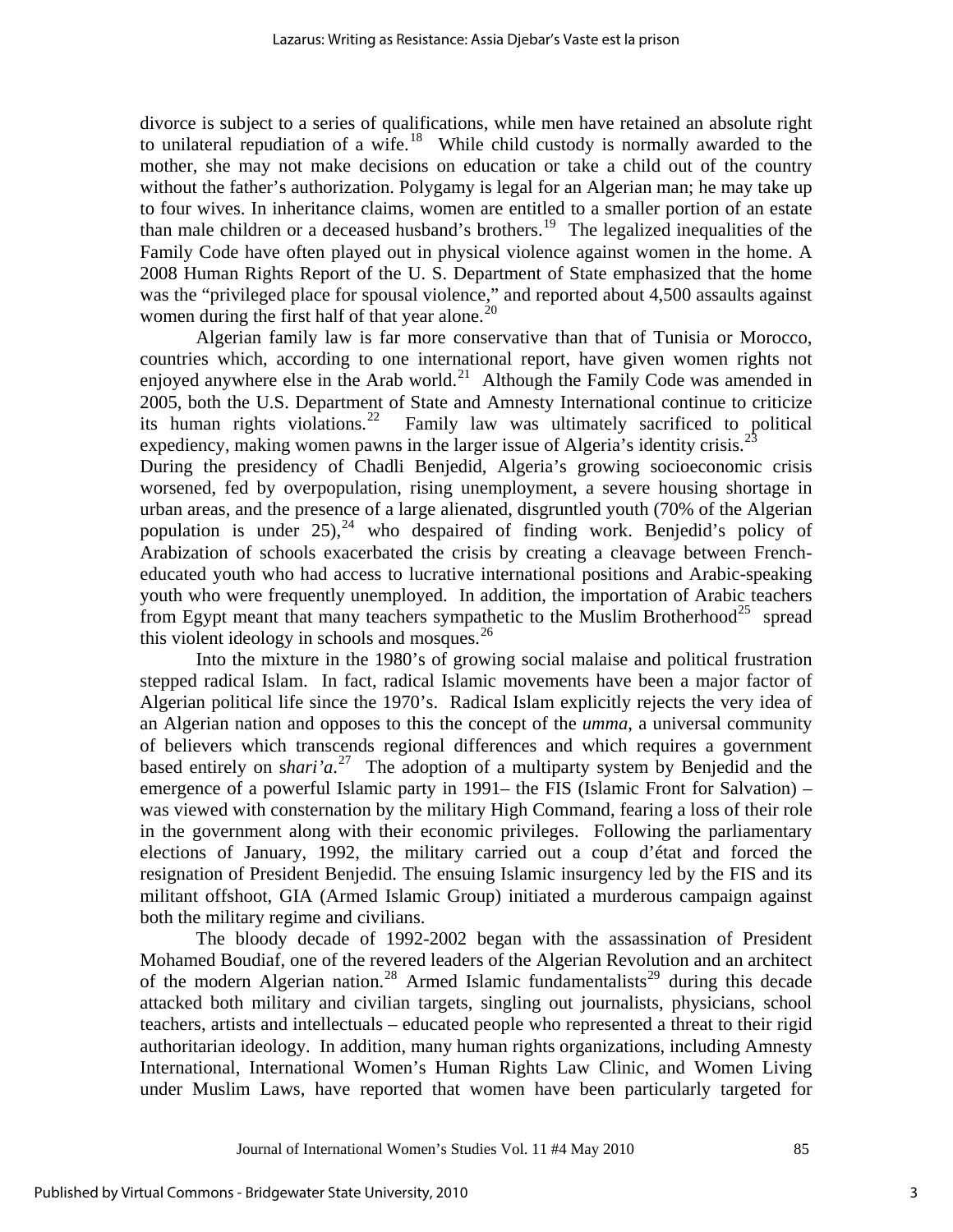violence and have been victims of rape, abduction, torture and murder whenever they have deviated from the fundamentalist movement's narrow interpretation of shari'a.<sup>[30](#page-12-0)</sup> According to the scholar Hafid Gafaïti, the opposing groups in the civil war – members of the FIS and representatives of the military regime – are similar in that they both represent a continuation of the same ruling political party, the FLN, and both are based on "an obsession with unity, monotheism, be it secular or religious, that by definition, cannot bear multiplicity." <sup>[31](#page-12-0)</sup>

President Abdel Aziz Bouteflika (1999-present), while defeating the Islamic insurgency and restoring relative calm to Algeria, has still failed to address many concerns of the Algerian population: an end to corruption in government, greater economic opportunity for all citizens and protection against civil rights violations. In spite of constitutional guarantees of their equality with men, women continue to be excluded from positions of leadership, particularly in politics, business and law.<sup>32</sup> Bouteflika's government, moreover, has been sharply criticized for failing to protect Algerian citizens against continued terrorist attacks  $33$  and for granting amnesty to state-armed militia and Islamic militants responsible for gross human rights violations.<sup>[34](#page-12-0)</sup>

Frantz Fanon (1925-1961), the theoretician of the Algerian Revolution and pre-eminent thinker on the issue of decolonization, was also one of the first political analysts to examine Algerian women's condition. In "Algeria Unveiled," from his essay, *A Dying Colonialism* (1959), Fanon attempts to elucidate Algerian women's role in the Algerian Revolution while also examining her condition and demystifying her. Fanon correctly points out how Algerian women participated actively in the Algerian Revolution and used their veil as a strategic tactic, veiling or unveiling at different times, in order to conceal weapons, to make themselves less easily identifiable in the eyes of the French occupiers, or to demonstrate their rejection of the values of the occupier.<sup>[35](#page-12-0)</sup>

While trying to attack stereotypes of Algerian women, however, Fanon perpetuates some of these very stereotypes. Fanon, along with many other political thinkers of his generation, treats the topic of the Algerian woman as a single, homogeneous societal group. According to Fanon, the Algerian woman herself has chosen a life restricted to the home, in order to prepare for battle: "The Algerian woman, in imposing such a restriction on herself, in choosing a form of existence limited in scope, was deepening her consciousness of struggle and preparing for combat…" Fanon fails to examine the role played by Algerian men in the creation of a society in which women have been largely cloistered. He also attempts to explain their perceived "sclerosis"<sup>[36](#page-12-0)</sup> and silence without analyzing historical circumstances that have prevented many women from participating in society.

#### **Assia Djebar's novel,** *Vaste est la prison*

Assia Djebar's autobiographical novel, *Vaste est la prison* (1995), the third volume of her "Algerian quartet," is set against the backdrop of the Algerian civil war, which claimed the lives of many of her closest friends, and against Algerian women's condition throughout history. Djebar's novel raises many important questions: How can art and reality overlap? How can fiction contribute to socio-political change? What are the subversive poetics of her novel? How does Djebar's autobiographical novel constitute activism?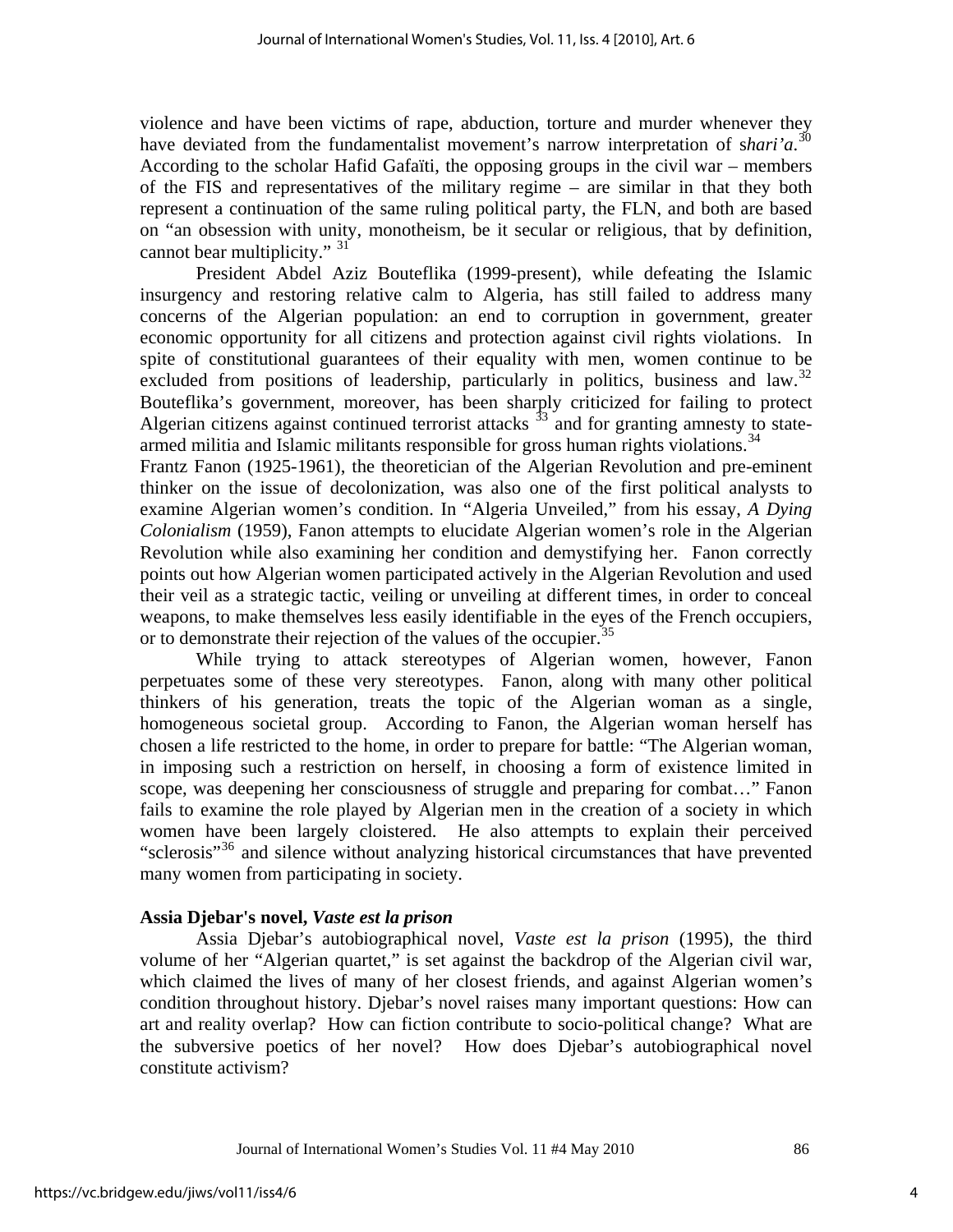As a Muslim, Arab woman, Djebar comes to autobiographical fiction with great unease, since in her culture, women are traditionally silent and invisible, and representation of the self is seen as a transgression. Djebar's real name is Fatima-Zohra Imalayène. She adopted the pseudonym Assia ("consolation") Djebar ("intransigent") in 1957 when she published her first novel, *La Soif*, because, as she expresssed it, "In Maghrebian society, women do not write. To write is to expose oneself." $37$  She describes the Algerian quartet as an "unveiling:" "In my first books, I stepped forward veiled. In the quartet, I show myself."<sup>[38](#page-12-0)</sup>

A product of Western acculturation, Djebar mastered French thanks to the encouragement of her father, a French instructor, and she thereby gained mobility and the freedom to pursue her dreams as a writer, filmmaker, historian and academic in Europe, Africa and North America. But her bicultural and bilingual journey also left her estranged from her maternal languages, Berber and dialectical Arabic, and from her Algerian cultural heritage. In *Vaste est la prison,* Djebar weaves a complex fabric composed of references to personal history, Algerian history, an ongoing film project and events in present-day Algeria. One thread holds all of these elements together: the theme of Algerian women's condition. Djebar describes her Algerian quartet as a double autobiography: "Mine – with a chorus of other women – and that of my country."  $39$  Her autobiography becomes a means of evaluating Algerian society and exploring its identity through the eyes and voices of women, traditionally invisible.

Djebar contests her culture's repression of women by dismantling the traditional structures of autobiography, history and fiction to create hybrid narrative forms and by juxtaposing them. Djebar said in a recent interview: "I could only find myself in the breakdown of structures, in a confrontation with opposites."<sup>[40](#page-12-0)</sup> Linear history is replaced by temporal leaps between past, present and future that disturb the reader's frame of reference. I will focus on Djebar's objective correlatives for women's alienation as seen in her complex narrative structures and temporal patterns, her fluid representation of point of view, and her personal metaphors for exile and alienation.

Djebar frames her autobiographical novel with short chapters that question the value of writing. She describes writing in the opening chapter as "dying, slowly dying," since it petrifies or freezes something living, "trembling and pawing the ground" (11). In the opening chapter she describes her struggle against her impulse to be "self-effacing" and to distrust language (15). Her concluding chapter questions again how she can write today, surrounded by so many dead witnesses, victims of her country's violence. She then expresses the urgency of writing in order to speak for those silenced: "We think the dead are absent but, transformed into witnesses, they want to write through us" (357). Through her framing of *Vaste est la prison,* Djebar gives a rebuttal to her initial view of fiction as distinct from reality. Instead, her final chapter is a call to remember and to bear witness to the unspeakable crimes committed in Algeria. By her framing technique, Djebar urges the reader to leave behind his or her passive role as reader and to become an activist. Art becomes an important tool for intervention and social transformation.

*Vaste est la prison* is a rebuttal to an authoritarian Algerian regime which has imposed unilateralism in language (modern literary Arabic) and in ideology, particularly by its application of retrograde Islamic laws to present-day political and social life. The historian Peter R. Knauss describes present-day Algeria as crippled by an enduring syndrome of patriarchy: "The persistence of patriarchy, the dramatic tenacity of a system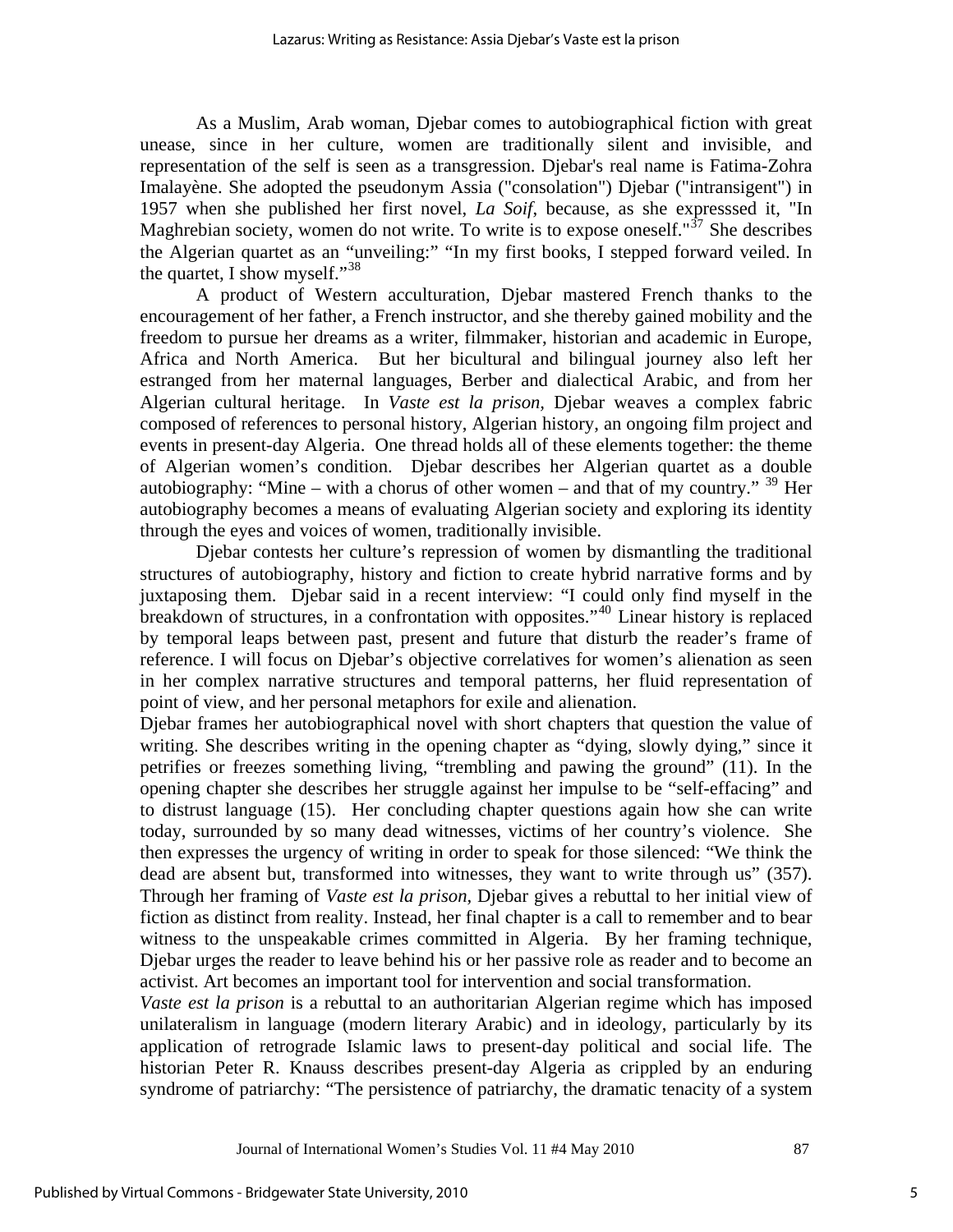of male dominance and female subordination, has been the dominant pattern in Algeria…Algeria has regressed rather than advanced in terms of improving the status of women..."<sup>[41](#page-12-0)</sup> In response, Djebar engages in a search for Algerian identity that is based on the multilingual voices – in Berber and dialectical Arabic – of Algerian women from her family and from the nation's collective history.

The word "enemy," spoken in dialectical Arabic by a middle-aged woman in a Moorish bath, referring to her husband, is the catalyst for the narrator's reflection on relations between the sexes in Part I: "This word – [*l'e'dou*] – not one of hatred, no, rather one of despair long frozen in place between the sexes…" (15). In an autobiographical sequence of one hundred pages, the narrator relives the story of her unconsummated passion for a man, which ended in a violent physical confrontation with her husband and in their separation and divorce. The husband, beating his wife and nearly blinding her, becomes the enemy, thereby playing "the role that for generations he had been assigned by the memory of the city" (109). What appears to be an autobiographical sequence seems to be negated over a hundred pages later when Djebar gives the narrator a fictional name, "Isma" (234), thereby breaking the traditional "autobiographical pact" which allows the reader to equate the narrator with the author.<sup>[42](#page-12-0)</sup> Furthermore, the story of domestic abuse in Part I is echoed in Part IV by the historical account of a young professor and journalist, Yasmina, who is murdered by armed insurgents in 1994.

Djebar leaps between personal and collective history and deliberately leaves her autobiographical sequence ambiguous, blurring boundaries between fiction and reality in order to raise awareness of an acute societal crisis in present-day Algeria – that of violence targeting women. Djebar experienced personally Algeria's repressive social policies against women and intellectuals: as a victim of domestic violence, as a writer who lost many of her dearest friends to the civil war of 1992-2002, and as an intellectual who was forced to live in exile in France and the United States for much of her adult life. While Part I traces the narrator's personal history, Part II jumps to the archeological discovery of an ancient Berber inscription more than two thousand years old in Dougga, Tunisia. The temporal leap and the genre change from autobiography to African history break the linear chronology of her novel. In an italicized, lyrical passage at the end of Part II, however, Djebar connects this fifty-page narration to the novel's theme of women's exclusion and resistance to roles prescribed by traditional male-centered history. Tin Hinan, a Berber princess, was able to resist the Arab conquest of Northern Africa and to transmit her ancient Berber alphabet to other women, thereby preserving the oldest language of Algeria still spoken today. In response to her government's monolingual policy which threatens to erase Algeria's multicultural history, Djebar offers a different reading of Algerian history and identity, one based on multilingualism and women's active contributions to Algeria's cultural heritage.

Djebar relates the story of the Dougga inscription as an historical account, while also making references to the legends surrounding the princess and her mysterious alphabet: "Her history had long been told like a dream wreathed in legends, a fleeting silhouette as evanescent as smoke, or a ghost, or a myth, an imaginary figure. She suddenly became solid thanks to archeological discoveries…in 1925" (164). Djebar crosses boundaries between history and fiction, myth and reality, since both myth and history contribute to the foundations of Algerian identity.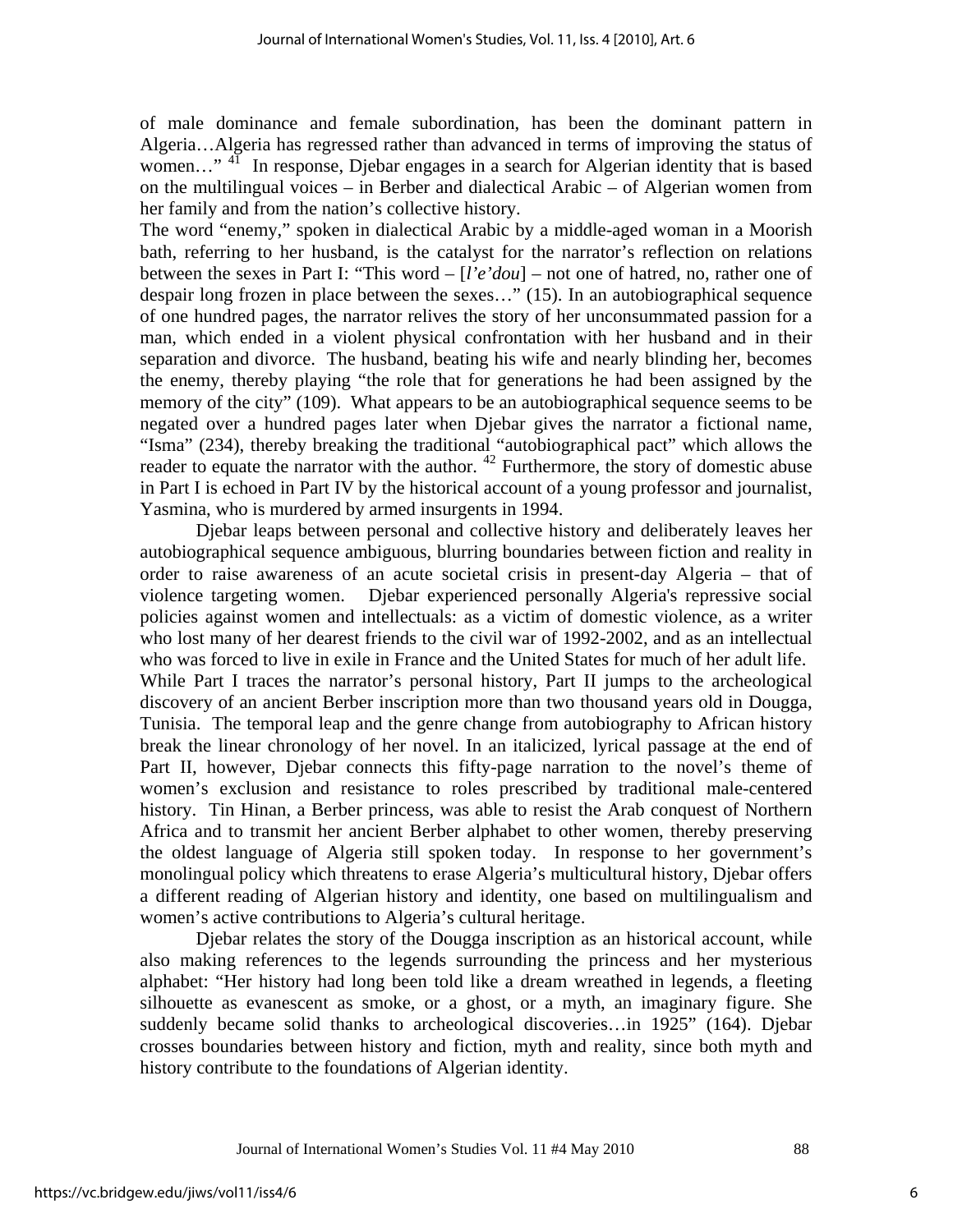In Part III of *Vaste est la prison*, at 172 pages the longest section of the novel, Djebar alternates between references to her family, ancestors and friends, to a literary character and to her ongoing film project. Djebar once more replaces linear chronology with a polyphonic structure of narratives about women in past, present and future, real or fictitious, linked by the double leitmotifs of women's confinement and resistance. Titles of the chapters reinforce Part III's musical structure: "First Movement, Second Movement..." alternating with film chapters entitled "Arable Woman I, II…," a pun on the word "arable," meaning both fertile and capable of being cultivated (literally and figuratively).

#### **Djebar's Family History in** *Vaste est la prison*

Writing in order to "inscribe the silent and often obscured history of women," and therefore "to repair  $\ldots$  the amnesia of our society concerning an essential part of it,"<sup>[43](#page-12-0)</sup> Djebar contests her nation's rigid patriarchal ideology by "challenging the reduction of national identity to a unity defined by religion or culture."[44](#page-12-0) Djebar relives the lives of her grandmother Fatima, her mother Bahia, and that of her many aunts, focusing both on the constraints of their unique historical situation and on their actions to rise above these constraints to become agents of change. At the same time, Djebar pays tribute to her progressive father who strongly advocated education for girls: "[We need] to send our daughters to school, all of our daughters, in these villages and in the old cities as well, where traditions benumb them" (301).

Djebar's grandmother, Fatima, given away by her father at age fourteen to a rich elderly man who already had two wives, managed to run a large household and to buy and sell property when she became widowed at age seventeen. She acquired complete autonomy over her life when she separated from her third husband, becoming for her granddaughter "the model of feminine decisiveness and intelligence" (231). Fatima had the resourcefulness and modern instinct to contact a French doctor during a typhus epidemic, "the first Arab 'lady' in the city who dared to do so" (239), thereby saving the life of Assia's mother and making her own existence possible.

Djebar evokes the aristocratic demeanor of her mother Bahia, who as a child of six lost her voice for a year because of grief over her sister Chérifa's death in the typhus epidemic. Her mother, constrained by tradition, managed nevertheless to become independent at times. She was "engulfed beneath her veils," and hidden in the back of a car, while her husband took a long detour to avoid having public eyes catch even a glimpse of her, for according to him, "a lady… must not, because of her very worthiness, be thus exposed to the gaze of …spectators" (288-289). Yet she demonstrated her independence by traveling alone to France during the Algerian Revolution to visit her son in prison. She also showed her free intellectual spirit by reciting Andalusian poetry, the cultural legacy of her ancestors who had fled Spain during the seventeenth century to escape religious persecution (175-176). Andalusian poetry becomes a metaphor for the lost multicultural heritage of Algeria, part of the nation's identity which women have preserved and transmitted for generations, like the ancient Berber alphabet that survived thanks to Tin Hinan and her female entourage.

Djebar's narrative of personal and collective history of friends and relatives in *Vaste est la prison* elucidates the regressive social policies of Algerian society and their repercussions on women's lives. During the narrator's divorce proceedings, the judge

Journal of International Women's Studies Vol. 11 #4 May 2010 89

7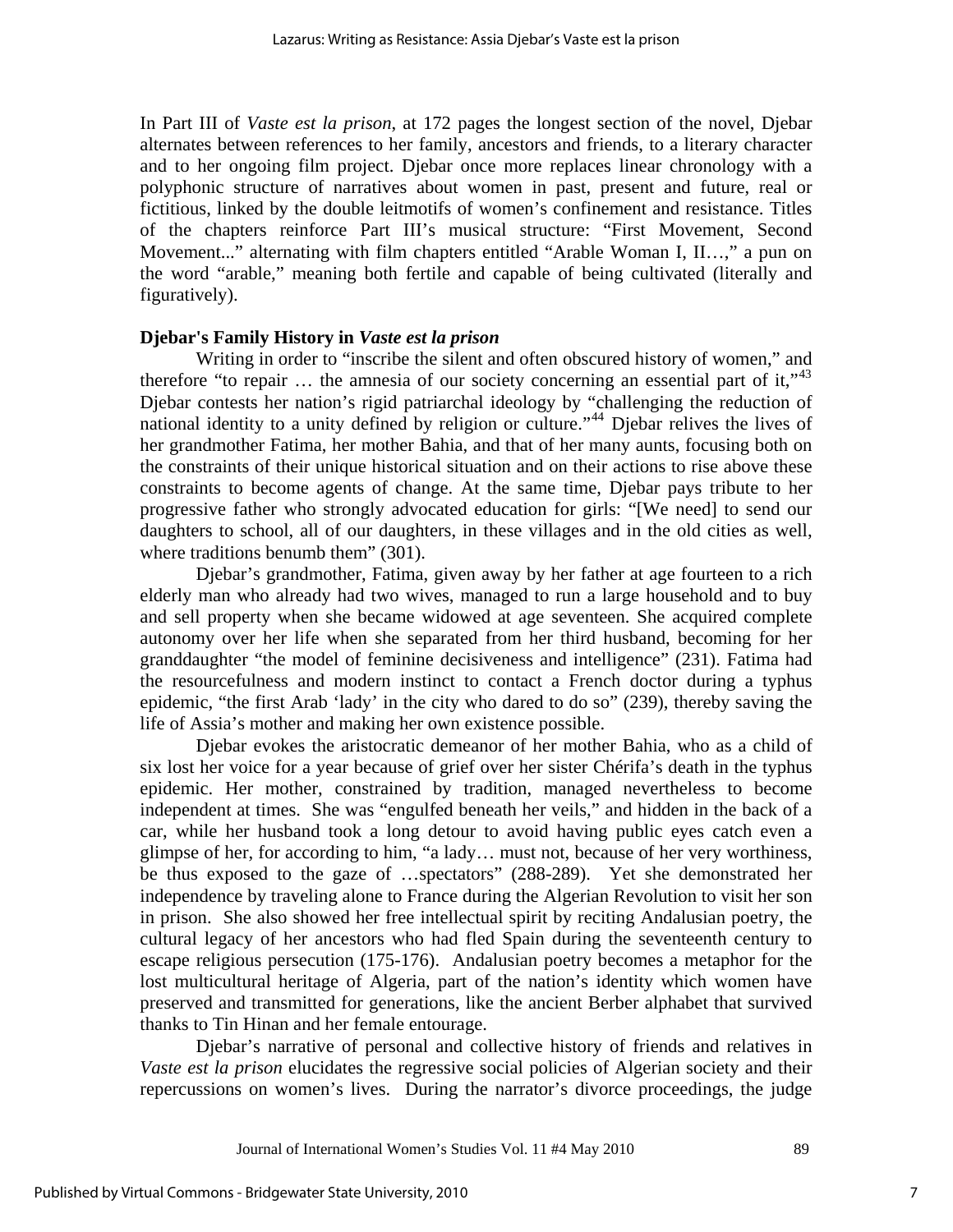and her ex-husband speak "man to man" in literary Arabic (315), a language the narrator has not mastered. Perceiving that a trap is being set for her, she simply replies "no" to all questions and is silent about the domestic abuse she suffered. Her lawyer later informs her that because of a faint smile on her face, the judge decided to rule against her in the divorce settlement (315). A recent Human Rights Report on Algeria by the United States Department of State confirms that thousands of domestic abuse cases have gone unreported because of societal pressures and inequities in the penal code.<sup>[45](#page-12-0)</sup> Similarly, Djebar's story of Hania, a friend who died of a miscarriage after having five pregnancies in short succession (319-320) addresses another urgent social issue: women's lack of adequate access to family planning and to legal abortions in Algeria.<sup>[46](#page-12-0)</sup>

# **Djebar's Film Project**

For Djebar, writing is a form of resistance, of revolt when "the too heavy power of the State, of a religion, or of an evident oppression" forces her to permanently say "no." <sup>[47](#page-12-0)</sup> Narrative genres and structure, point of view and aesthetic distance all become blurred with the urgency of writing. Nowhere is this more apparent than in the sections of Part III devoted to her film project.

In the section entitled "Femme arable I," the narrator describes, as if in a diary entry, the first shooting of a scene in an unnamed film. She then interrupts the narrative to directly address the women who are the subject of the film: "Community of women shut away yesterday and today, an image-symbol that is the true action, the drive behind this hunt for images that is beginning. A female body completely veiled in white cloth, her face completely concealed, only a hole left free for the eyes..." The narrator then suddenly adopts the first-person plural form of address to identify totally with the confined women of time immemorial: "[The veiled woman] a shadowy shape that has strolled along for centuries, never screaming that we were enshrouded, never tearing off the veil and even our skin with it if required" (179). She jumps back to first-person singular: "This image is the reality of my childhood, and the childhood of my mother and my aunts, and my girl cousins who were sometimes the same age as me…" (179). Djebar then inserts a passage in the familiar "tu" form, using direct discourse, as if an anonymous woman is speaking: "You cannot exist outside: the street is theirs, the world is theirs. Theoretically you have the right to equality, but shut up 'inside,' confined. Incarcerated" (180).

The final paragraph of this chapter jumps again from first-person singular to firstperson plural to suggest how the act of producing a film may have repercussions in the wider society: "This strange slit…a little black triangle where the eye should be, this miniature gaze will henceforth be my camera. All of us from the world of the shadow women, reversing the process: We are the ones finally who are looking, who are beginning" (180). Djebar opens up the boundaries between art and society: the art of filmmaking by a woman and about women may herald social and political changes.

Djebar conveys the immediacy and urgency of her film project by crossing boundaries in narrative point of view and also by blurring distinctions between fiction and reality. Two female actresses in the film project are young children whose real lives intrude on their work. Zohra, a twelve-year-old girl, is fascinated to see an adult female actress in the film moving about freely, an astonishing event for her (309). The narrator tells us that she and another child actress, Aichoucha, are illiterate, something that the narrator calls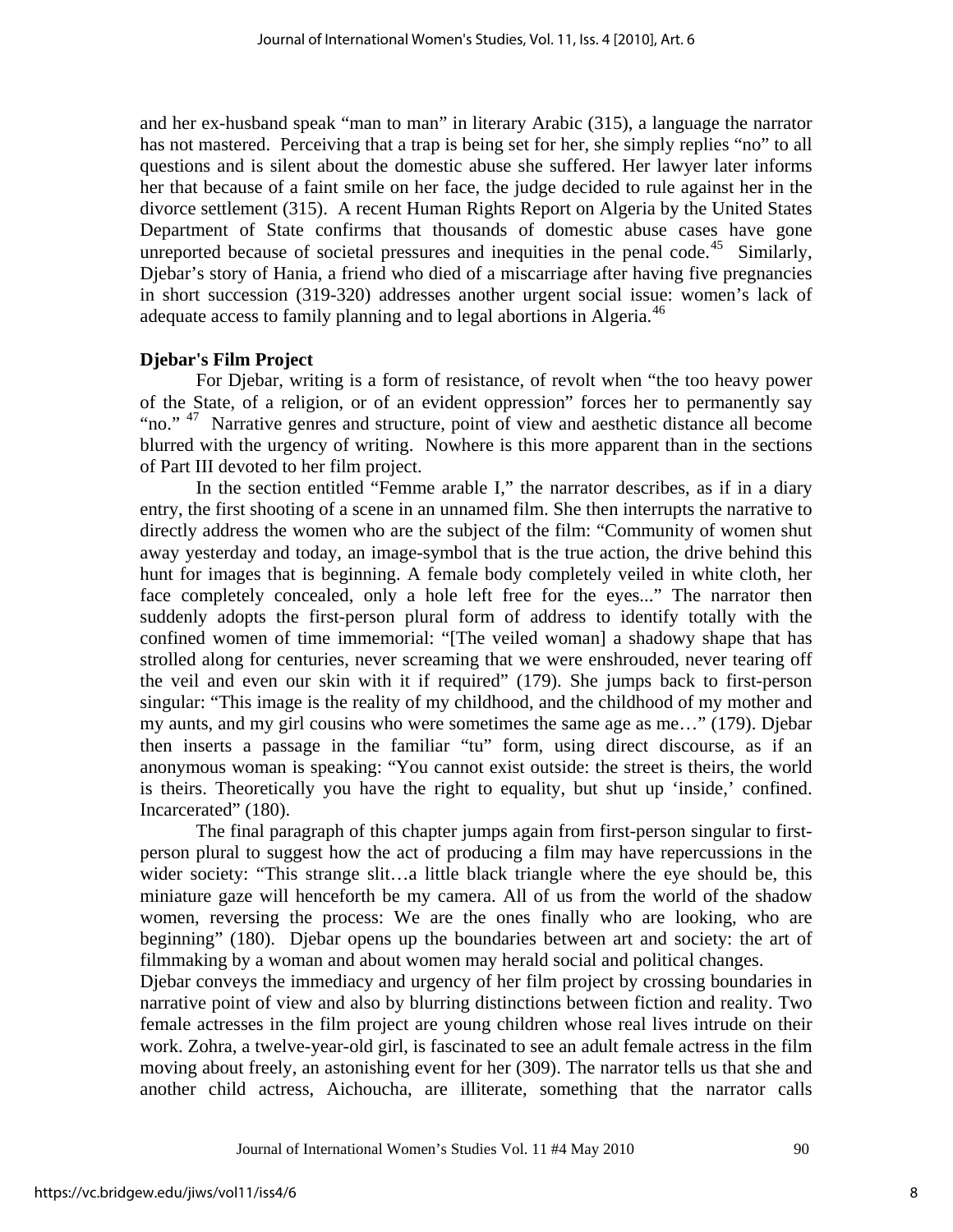"scandalous in today's Algeria" (257). The narrator "hears" Zohra's mute appeal to the adult actress: "No, don't be a dream, you at least, win this freedom of movement, to question, to see, that we will all envy you for afterward" (310). Djebar raises the question, by means of her narrative, of whether a documentary film project can intervene to produce change in the real lives of present and future generations, even if characters are merely "symbols of hope" (310). She demonstrates that her camera as well as her pen can be important political tools with which to challenge authority.

Djebar expropriates French, the colonizer's language with its painful legacy of oppression and enriches it with the rhythm and phrasing of her maternal languages – dialectical Arabic and Berber. The title of the novel refers to an ancient Berber song, which she transcribes in both Berber and French (242-243). The title, *Vaste est la prison,* alludes to both suffering and to the song containing those words in her native tongue, which seems to calm her grieving mother after the death of her older sister (243). Djebar suggests that by incorporating the rich linguistic heritage of Algeria's past into presentday society, Algeria can reclaim its true national identity.

In *Vaste est la prison,* Djebar expresses objective correlatives for women's alienation by her complex narrative and temporal patterns and by her personal metaphors for exile and exclusion. The cloistered woman whom she addresses in her film is a metaphor for the "five hundred million or so segregated women in the Muslim world" (179-180) who do not fully enjoy human rights. The young illiterate shepherdess, Aichoucha, becomes a symbol of bankrupt Algerian social policies that neglect girls' education. Djebar sees metaphors for women's condition in both history and fiction. The character of Zoraidé in Miguel de Cervantes' *Don Quixote* (1605 -1615) represents the presence of an Algerian woman in the first great modern novel. For Djebar, Zoraidé personifies Algerian women writers today, since in the famous novel Zoraidé, much like Djebar, is an Algerian fugitive from her native country who escapes confinement for a new world of uncertainty and unlimited possibilities (173).

# **Writing as Resistance and Activism**

Djebar is ultimately pessimistic about the potential of writing to bring about change in Algeria. Using a metaphor that suggests both the frailty and the power of language to confront injustice and violence, she sees herself propelled by a ghostly army: "the white procession of ghost-grandmothers behind me becomes an army propelling me on; words of the quavering, lost language rise up while the males out in front gesticulate in the field of death" (350). Her narrative of personal and collective history, written with the accent and rhythms of dialectical Arabic and Berber, becomes an "army" to stop the carnage in Algeria.

We return to questions asked earlier in this essay: How is it possible to write in a way that contributes to socio-political change? How can a writer address mass scale human tragedy and social injustice? How can fiction become resistance and activism? In the final chapter of *Vaste est la prison*, Djebar asks these questions and finds an answer to them in poetic metaphors that appeal deeply to human emotion, at a time when prose seems inadequate. Narrative prose gives way to poetic verse and to wordplay as traditional syntax breaks down. Blood spilled by victims of political violence becomes the ink with which to write: "Write, the dead of today want to write: now, how can one write with blood?" (357)

9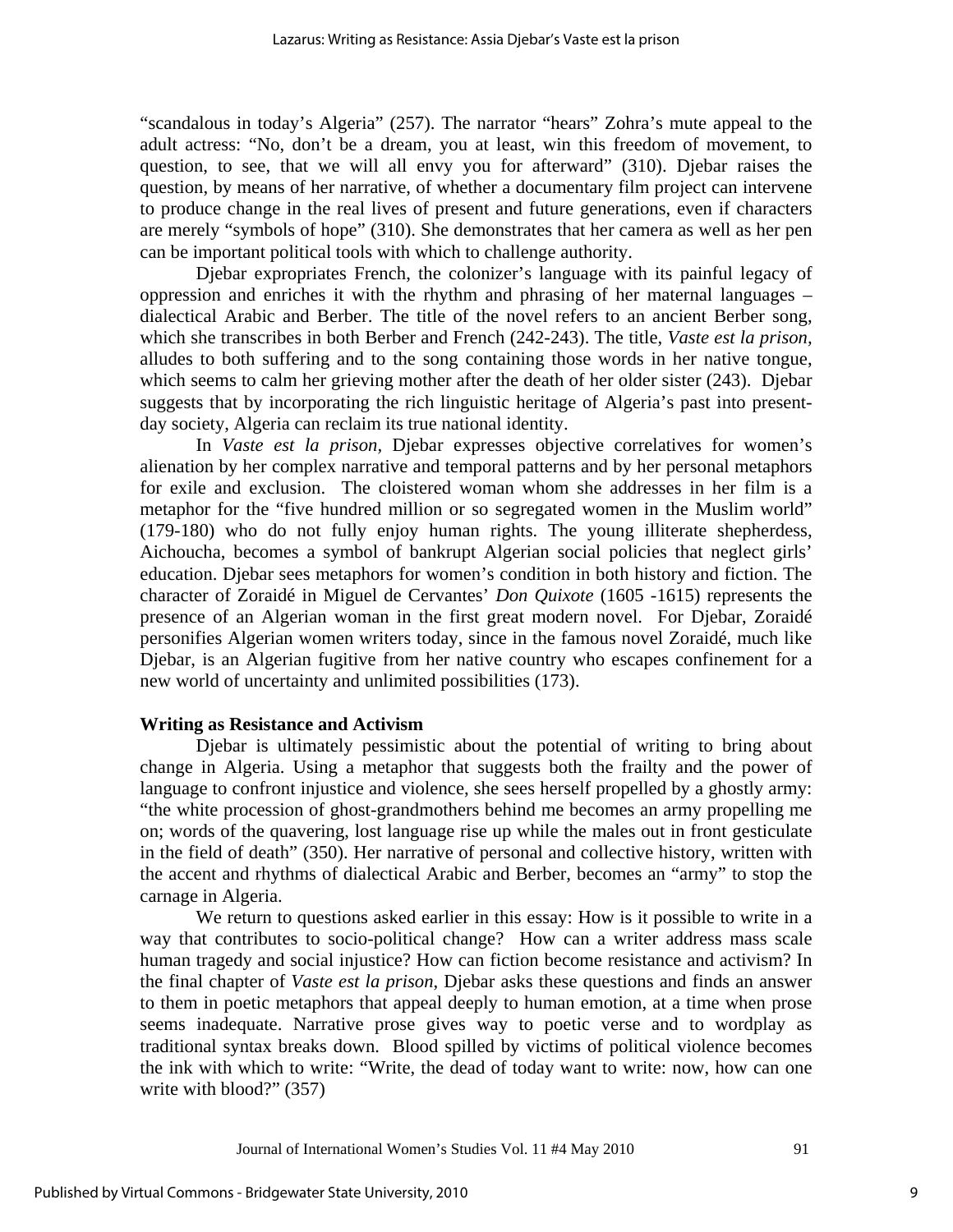With its smell, perhaps. With its vomit or its phlegm, easily. With the fear that is its halo. Writing, of course, even a novel… About flight. About shame (358).

Addressing her country directly, she calls her mother "bitter," (making a pun on the French words "mère" and "amère") and calls her own writing "screaming" (making a pun on "j'écris"[I write] and "je crie"[I scream]):

> I do not call you mother, bitter Algeria, That I write, That I cry, voice, hand, eye (358).

Although she acknowledges that she possesses only an "army of words" as a weapon, Assia Djebar uses the subversive potential of language to attack her country's misogyny, along with its authoritarian and retrograde ideology. According to the theories of new historicity, there is no one "history" in the sense of a narrative of indisputable past events. Instead, there are only our versions, our representations of the past.<sup>[48](#page-13-0)</sup> Djebar constructs an alternate history of Algeria which restores women's rightful place in Algerian society as agents of social change and as preservers of their nation's multilingual and multicultural heritage. Djebar's writing contributes to socio-political change by undermining the dominant view of Algerian history as promoted for decades by authoritarian regimes, and by challenging these misogynist views.

While maintaining a cautious distance from feminist movements in Algeria, Djebar prefers to achieve activism through multiple forms of artistic production. Within the single work, *Vaste est la prison,* Djebar speaks as an historian, correcting erroneous representations of women, as a writer of autobiography giving personal testimonials of women, as a novelist subverting traditional rhetorical forms and as a filmmaker creating new role models of women engaged actively in society. She speaks in the last chapter, finally, as a poet, appealing deeply to human emotions which have the potential to inspire others to act. Her works, published first in French and then translated into many languages, have not been widely read in Algeria because of her government's policy of Arabization, which has promoted Arabic monolingualism at the expense of French literacy. Instead of speaking directly to Algerians, Djebar addresses social injustice while living in exile. She hopes to spark change by engaging international readers in the Diaspora.

Djebar creates in *Vaste est la prison* a Maghrebian novel that examines one of the roots of Algeria's identity crisis: its exclusion and alienation of women. Like the heroine of Sophocles' tragedy *Antigone* (442 BCE), who went into exile to carry out her own form of resistance to injustice, Djebar rejects the duplicity of much of today's political discourse. Instead, she speaks to us through her novel of personal testimonial and historical narrative and she summons us, her readers, to respond.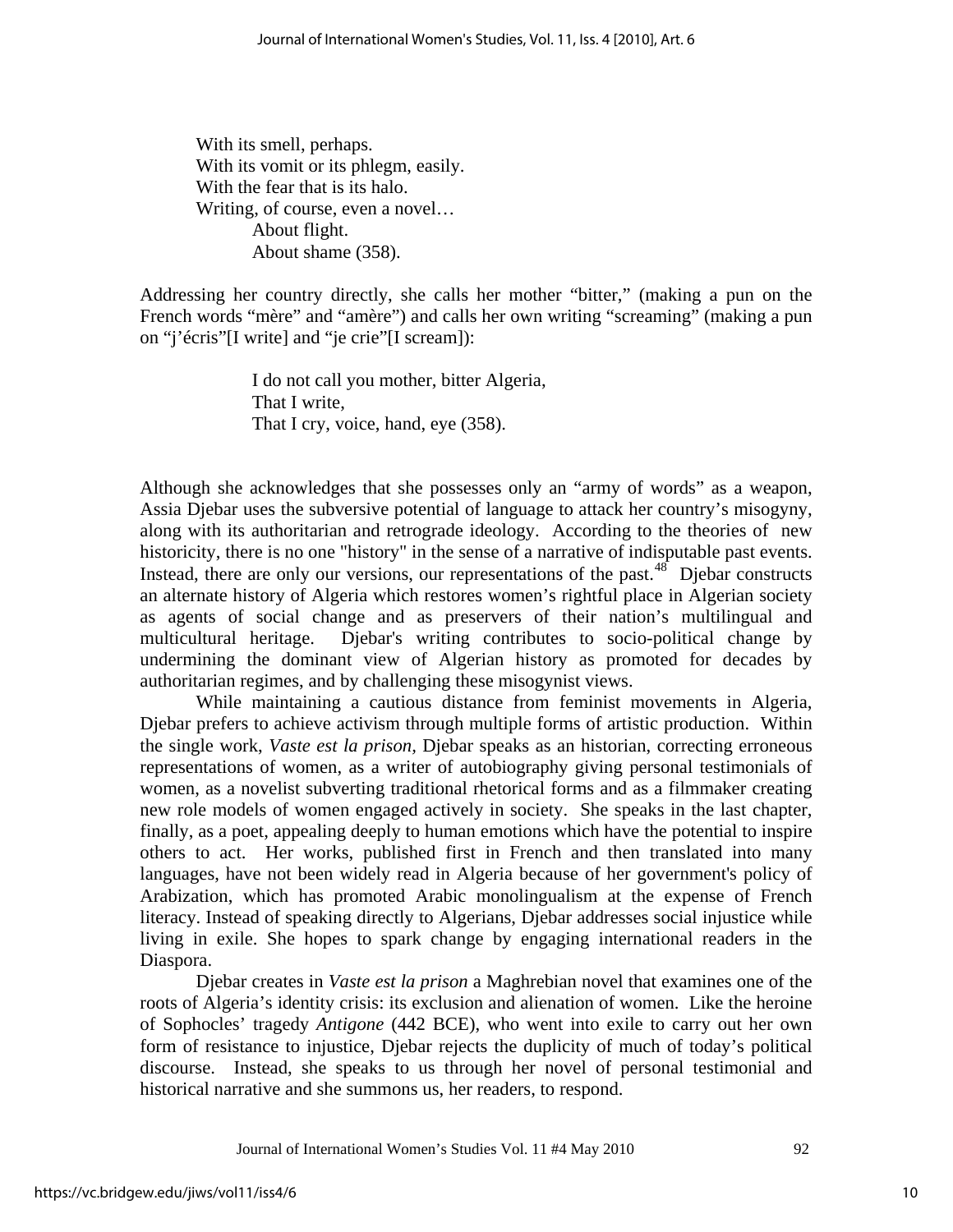#### <span id="page-11-0"></span>**Notes**

<span id="page-11-1"></span> $\overline{a}$ 

<sup>1</sup> Amnesty International Document – Algeria: Briefing to the Human Rights Committee (2007). Retrieved August 17, 2009, from [http://www.amnesty.org/en/library/asset/MDE28/017/2007/en/8cd5b224](http://www.amnesty.org/en/library/asset/MDE28/017/2007/en/8cd5b224-d367-11dd-a329-2:1) [d367-11dd-a329-2:1](http://www.amnesty.org/en/library/asset/MDE28/017/2007/en/8cd5b224-d367-11dd-a329-2:1).<br><sup>2</sup> Amnestry International Document: 4.

<sup>3</sup> Assia Djebar, "Le Désir sauvage de ne pas oublier," *Le Monde*, 26 octobre, 2000: 18. My translation.<br><sup>4</sup> Assia Djebar, *Vaste est la prison* (Perio: Albin Mighel, 1995). English language varsion. So Vest the

 Assia Djebar, *Vaste est la prison*, (Paris: Albin Michel, 1995). English language version, So Vast the Prison (New York: Seven Stories, 1999). All further references to this novel will be to this English edition, with page numbers given in parentheses.

<sup>5</sup> The term "new historicists" refers to a school of literary critics associated with Stephen Greenblatt, who first popularized the term in 1982 in his preface to a collection of essays published in the journal *Genre.*  These critics believe that literary texts cannot be isolated as entities that lie outside of history. Instead, they believe that artistic texts actively help to shape history and produce social change. See M. Robson, *Stephen Greenblatt* (London: Routledge, 2008): 1-13.

<sup>6</sup> Mark Robson, *Stephen Greenblatt* (London: Routledge, 2008): 2-7.

 $\frac{7}{1}$  The term "Maghreb" refers to three Arab-Islamic countries that are geographically contiguous in northern Africa: Algeria, Morocco and Tunisia. They experienced French colonization and achieved independence in the mid-1950's for Morocco and Tunisia and in 1962 for Algeria. See Mounira Charrad, *States and Women's Rights: The Making of Postcolonial Tunisia, Algeria and Morocco* (Berkeley: U. of California Press, 2001): 2.

<sup>8</sup> Peter R. Knauss, *The Persistence of Patriarchy: Class, Gender and Ideology in Twentieth Century Algeria (*New York: Praeger, 1987): 76-77. 9

<sup>9</sup> Karima Bennoune, "Between Betrayal and Betrayal: Fundamentalism, Family Law and Feminist Struggle in Algeria," *Arab Studies Quarterly* 17 (Winter, Spring, 1995): 55.<br><sup>10</sup> Zakya Daoud, "La Condition féminine au Maghreb: féminisme et politique," in Isabel T. Leonetti, *Les* 

*Femmes et l'Íslam: entre modernité et intégrisme* (Paris: l'Harmattan, 2004): 53. 11 Karima Bennoune: 54.

12 Marie-Victoire Louis, "Les Algériennes, la Lutte," *Les Temps Modernes* 432-433 (juillet-août 1982): 189-190.

<sup>13</sup> Karima Bennoune: 56.

14 Mounira Charrad, *States and Women's Rights: the Making of Postcolonial Tunisia, Algeria and Morocco* (Berkeley: U. of California Press, 2001): 237-238.

<sup>15</sup> Marie-Victoire Louis: 159-183.

<sup>16</sup> Marnia Lazreg, *The Eloquence of Silence: Algerian Women in Question* (New York: Routledge, 1994): 151-155.

<sup>17</sup> Peter R. Knauss: 135.

<sup>18</sup> Brad Archer, "Family Law Reform and the Feminist Debate: Actually-Existing Islamic Feminism in the Maghreb and Malaysia," *Journal of International Women's Studies* 8.4 (May 2007): 55.

<sup>19</sup> U.S. Department of State 2008 Human Rights Report: Algeria. Retrieved August 17, 2009 from

[http://www.state.gov/g/drl/rls/hrrpt/2008/nea/119112.htm:](http://www.state.gov/g/drl/rls/hrrpt/2008/nea/119112.htm) 17-18.<br><sup>[20](http://www.state.gov/g/drl/rls/hrrpt/2008/nea/119112.htm)</sup> U. S. Department of State 2008 Human Rights Report: Algeria: 16-17.

21 Mounira Charrad: 1.

<sup>22</sup> Amnesty International Report: 9; U. S. Department of State 2008 Human Rights Report: 18.

23 Zakya Daoud: 58.

<sup>24</sup> Gideon Gera, "Reflections on the Aftermath of Civil Strife: Algeria, 2006,"in Bruce Maddy-Weitzman and Daniel Zisenwine, eds., *The Maghrib in the New Century: Identity, Religion and Politics* (Gainesville: U. Press of Florida, 2007): 79.

25 Adam M. Abdelmoula, "The 'Fundamentalist' Agenda for Human Rights: the Sudan and Algeria," *Arab* 

*Studies Quarterly* 18.1 (Winter 1996): 4.<br><sup>26</sup> Hugh Roberts, *The Battlefield Algeria: 1988-2002* (London: Verso, 2003): 12.<br><sup>27</sup> Hugh Roberts: 4-5.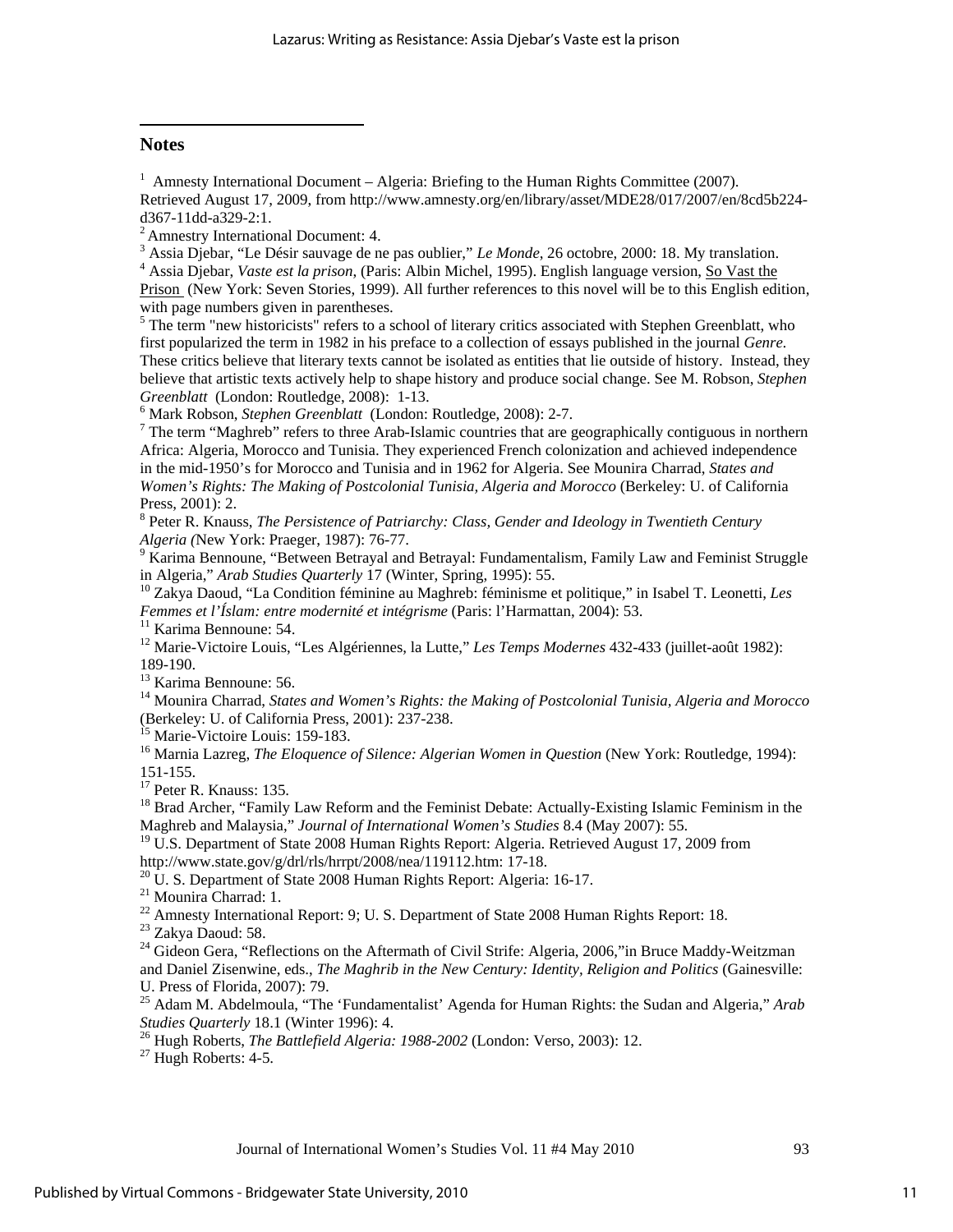<sup>30</sup> Amnesty International Document on Algeria: 5-6.

31 Hafid Gafaïti: 73.

 $32$  United Nations Statistics Division, Gender Information, 2007. Retrieved August 19, 2009 from [http://unstats.un.org/unsd.](http://unstats.un.org/unsd)<br><sup>[33](http://unstats.un.org/unsd)</sup> The U.S. Department of State reported 321 deaths in 2008 related to terrorist violence. Most terrorist

attacks were attributed to the group al-Qaída in the Islamic Maghreb. See 2008 Human Rights Report: Algeria: 1.

<sup>34</sup> Amnesty International Document: 1-3.

35 Frantz Fanon, "Algeria Unveiled," *A Dying Colonialism,* trans. Haakon Chevalier (New York: Grove, 1967): 61-63. French language version: *L'An V de la Révolution algérienne* (Paris: Maspéro, 1959). <sup>36</sup> Frantz Fanon: 66.

<sup>37</sup> Cathérine Bédarida, "L' Académie française ouvre ses portes à Assia Djebar," *Le Monde* (18 juin 2005).<br><sup>38</sup> Mildred Mortimer, "Assia Djebar's Algerian Quartet: A Study in Fragmented Autobiography,"

*Research in African Literatures* 28.2. Retrieved August 18, 2009 from http://www.iupress. indiana.ed[u/journals/ral/ral28-2.html](http://www.iupress.indiana.edu/journals/ral/ral28-2.html): 2.

<sup>39</sup> Aliette Armel, "Assia Djebar: la mémoire des femmes," *Magazine Littéraire* 410 (juin 2002): 100.<br><sup>40</sup>Aliette Armel: 100.

41 Peter R. Knauss: 141.

42 Philippe Lejeune, *Le Pacte autobiographique* (Paris: Seuil, 1975). 43 Aliette Armel: 103.

<sup>44</sup> Winifred Woodhull, *Transfigurations of the Maghreb* (Minneapolis: U. of Minnesota Press, 1993): 52.<br><sup>45</sup> U. S. Department of State 2008 Human Rights Report on Algeria: 16-17.

46 Amnesty International Document on Algeria: 6.

47 Assia Djebar, "Le désir sauvage de ne pas oublier": 18.

<sup>48</sup> Sylvan Barnet, *A Short Guide to Writing About Literature* (New York, HarperCollins, 1996): 130.

<span id="page-12-0"></span> $^{28}$  Hafid Gafaïti, "Culture and Violence: the Algerian Intelligentsia between two Political Illegitimacies," *Parallax 4.2 (1998):* 71.

 $2<sup>29</sup>$  I am using the term "Islamic fundamentalism" to refer to a movement based on static, literal interpretations of the *Quran* and *Sunna* which seeks to impose an all-embracing political system on a society and which excludes all other movements. See Karima Bennoune: 69.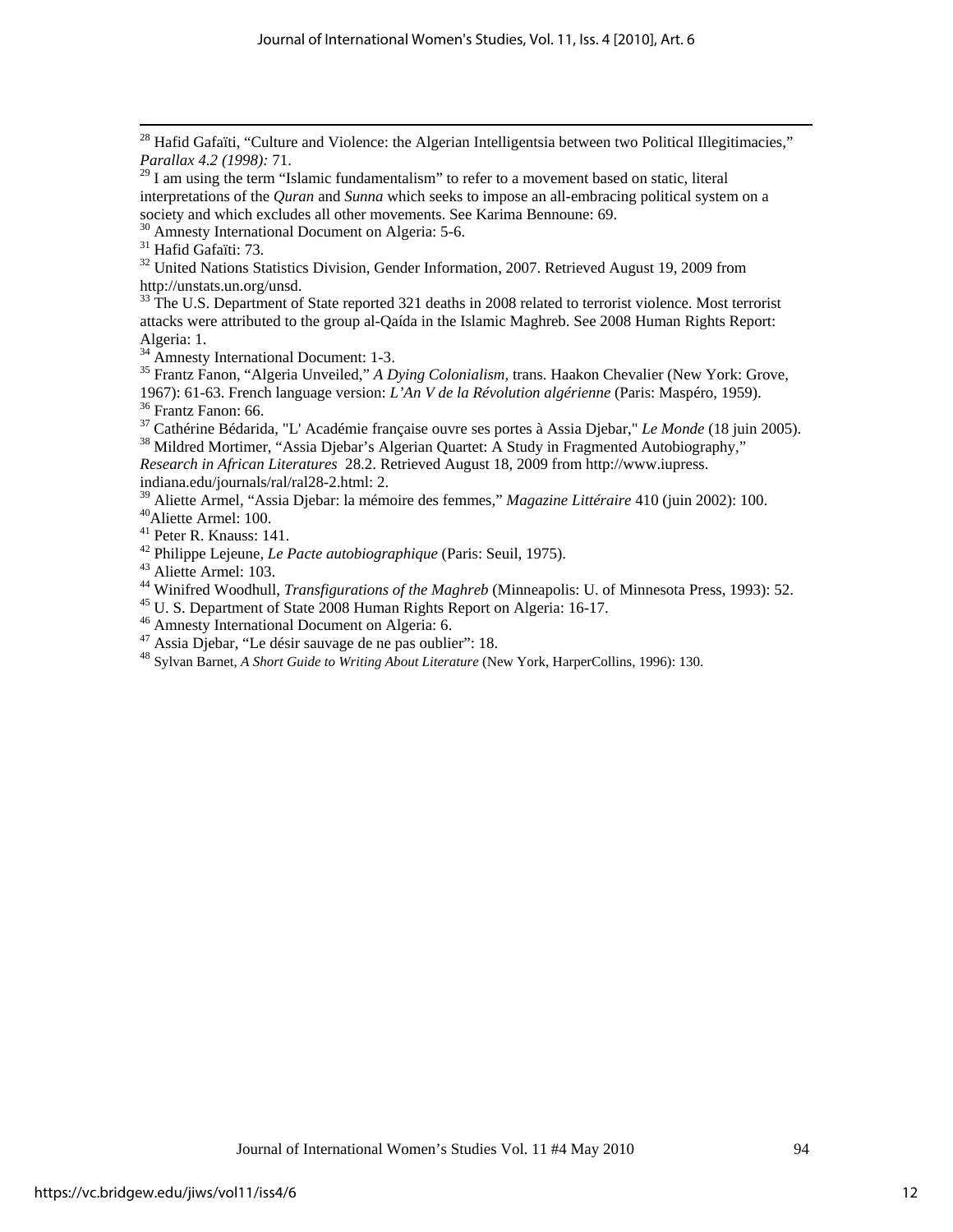# <span id="page-13-0"></span>**Works Cited**

 $\overline{a}$ 

- Abdelmoula, A. M. (1996, Winter). The 'Fundamentalist' Agenda for Human Rights: the Sudan and Algeria. *Arab Studies Quarterly 18.1*, 1-28.
- Amnesty International Document Algeria: Briefing to the Human Rights Committee (2007).Retrieved August 17, 2009, from http://www.amnesty.org/en/library/asset/MDE28/017 [/2007/en/8cd5b224-d367-](http://www.amnesty.org/en/library/asset/MDE28/017/2007/en/8cd5b224-d367-11dd-a329-2:1) [11dd-a329-2:1.](http://www.amnesty.org/en/library/asset/MDE28/017/2007/en/8cd5b224-d367-11dd-a329-2:1)
- Archer, B. (2007, May). Family Law Reform and the Feminist Debate: Actually-Existing Islamic Feminism in the Maghreb and Malaysia. *Journal of International Women's Studies, 8.4*, 49-59.
- Armel, A. (2002, juin). Assia Djebar : la mémoire des femmes. *Magazine Littéraire, 410*, 100-103.
- Bennoune, K. (1995, Winter, Spring). Between Betrayal and Betrayal: Fundamentalism, Family Law and Feminist Struggle in Algeria. *Arab Studies Quarterly, 17*, 51-76.
- Charrad, M. (2001). *States and Women's Rights: the Making of Postcolonial Tunisia, Algeria and Morocco.* Berkeley: University of California Press.
- Daoud, Z. (2004). La Condition féminine au Maghreb : féminisme et politique. In Isabel T. Leonetti (Ed.), *Les Femmes et l'Islam : entre modernité et intégrisme.* Paris: l'Harmattan,, 51-59.
- Djebar, A. (1995). *Vaste est la prison*. Paris: Albin Michel. English language version, *So Vast the Prison.* New York: Seven Stories, 1999.
- ——. (2000, 26 octobre). Le Désir sauvage de ne pas oublier. *Le Monde*, 18.
- Fanon, F. (1967). Algeria Unveiled. *A Dying Colonialism.* Trans. Haakon Chevalier. New York: Grove, 61-63. French language version, *L'An V de la Révolution algérienne*. Paris: Maspéro, 1959.
- Gafaïti, H. (1998). Culture and Violence: the Algerian Intelligentsia between two Political Illegitimacies. *Parallax 4.2,* 71-76.
- Gera, G. (2007). Reflections on the Aftermath of Civil Strife: Algeria, 2006. In Bruce Maddy-Weitzman and Daniel Zisenwine (Eds), *The Maghrib in the New Century: Identity, Religion and Politics.* Gainesville: U. Press of Florida, 75-102.
- Knauss, P. R. (1987). *The Persistence of Patriarchy: Class, Gender and Ideology in Twentieth Century Algeria.* New York: Praeger, 73-160.
- Lazreg, M. (1994).*The Eloquence of Silence: Algerian Women in Question.* New York: Routledge.
- Lejeune, P. (1975). *Le Pacte autobiographique.* Paris: Seuil.
- Louis, M-V. (1982 , juillet-août ). Les Algériennes, la Lutte. *Les Temps Modernes, 432- 433*, 152-193.
- Mortimer, M. (1999). Assia Djebar's Algerian Quartet: A Study in Fragmented Autobiography.*Research in African Literatures, 28.2*, 1-17. Retrieved August 18, 2009 from [http://www.iupress](http://www.iupress/). indiana.edu[/journals/ral/ral28-2.html.](http://www.iupress.indiana.edu/journals/ral/ral28-2.html)
- Roberts, H. (2003). *The Battlefield Algeria: 1988-2002.* London: Verso, 3 -19.
- Robson, M. (2008). *Stephen Greenblatt .*London: Routledge, 1-13.
- United Nations Statistics Division, Gender Information (2007), 1-7. Retrieved August 19, 2009 from<http://unstats.un.org/unsd>.

Journal of International Women's Studies Vol. 11 #4 May 2010 95